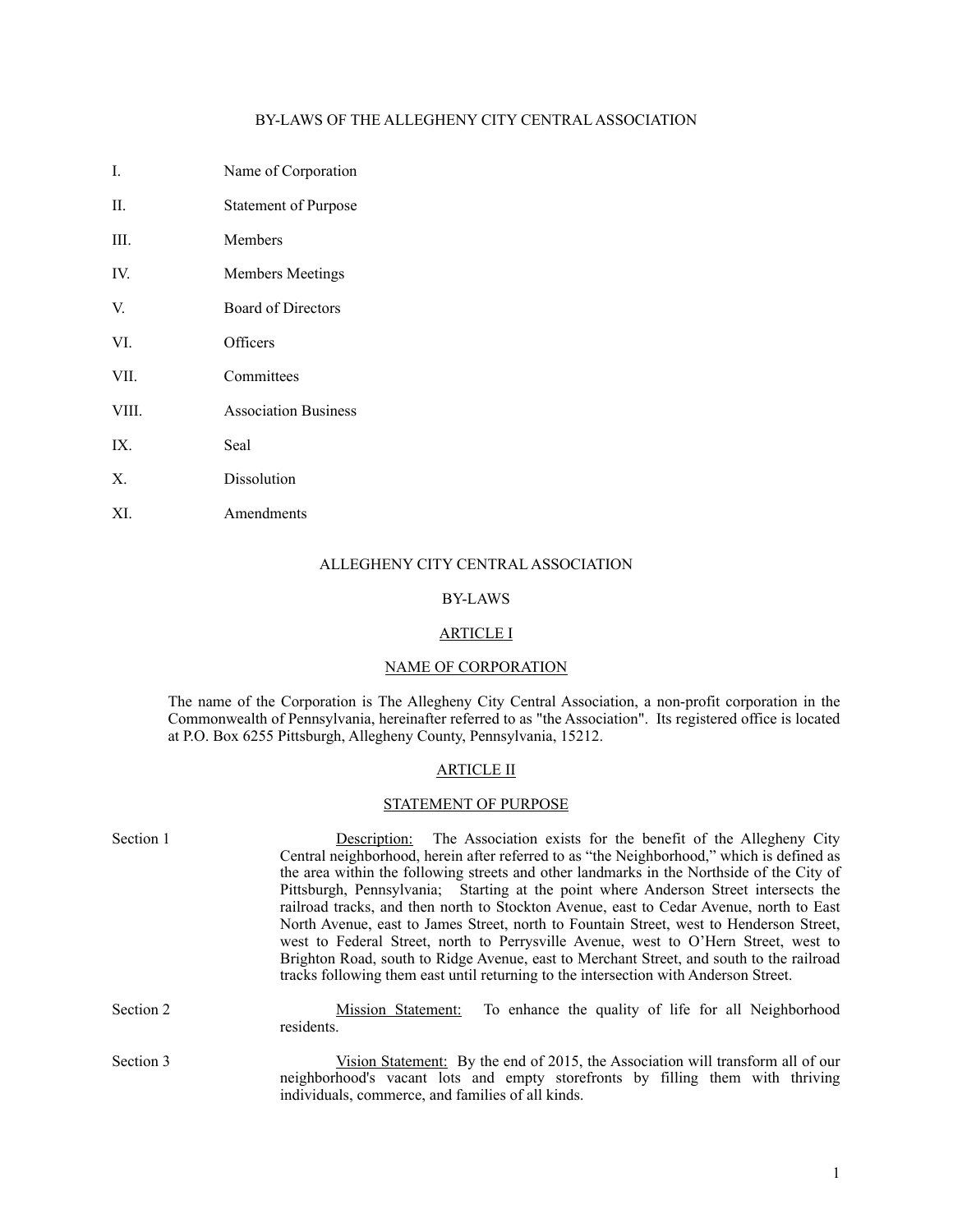Section 4 **Activities**: The activities of the Association shall be conducted on a noncommercial, non-sectarian, non-partisan and interracial basis and specifically endeavor to:

- 1. Locate unmet needs and make every effort to see that they are met.
- 2. Stimulate preventive and remedial measures in needed areas as identified by the membership.
- 3. Promote public understanding of needs and resources.
- 4. Recruit, train and assist leaders in the Neighborhood to find their rightful places.
- 5. Serve as a channel through which members of the Neighborhood may express their thinking, suggestions, questions, or concerns to the larger community.
- 6. Facilitate access to and utilization of services and programs available to neighbors.
- 7. Increase the supply of affordable housing available to low income households within the defined geographic boundaries of the neighborhood.

#### ARTICLE III

#### MEMBERS

Section 1 Membership: Annual membership will coincide with the calendar year. Membership of the Association shall consist of:

> Individual members: An individual member may be any person, at least eighteen years old, who is current with membership dues and resides in the Neighborhood.

> An individual member is eligible to cast one and only one vote or ballot per Association decision or election.

> Honorary Members: A person or organization who is interested in the goals and objectives of the Association but is exempt from membership in Article III, Section 1. An honorary member shall not cast a vote on any matter properly presented to the membership for a vote, but may speak to any matter properly presented to the membership.

> Group Membership: An organization that is educational, social, civic, religious, for-profit or fraternal, that carries on its activities or has a permanent office or place of business in the neighborhood as defined in Article II, Section 1, may appoint a spokesperson who shall not cast a vote on any matter properly presented to the membership for a vote, but may speak to any matter properly presented to the membership. The group must duly register its spokesperson with the Treasurer of the Association.

- Section 2 **Assessment:** Each application for membership shall be referred to the Board of Directors which shall determine whether or not such application for membership by an individual or delegate from a co-operating organization meets the requirements set forth above.
- Section 3 Membership dues: There will be dues assessed for membership in the Association. The amount of the assessment will be set by the Board of Directors prior to the annual meeting and any changes must receive approval by the membership at the annual meeting.
- Section 4 Transfer of Membership: Membership in the Association may not be assigned or transferred under any circumstances.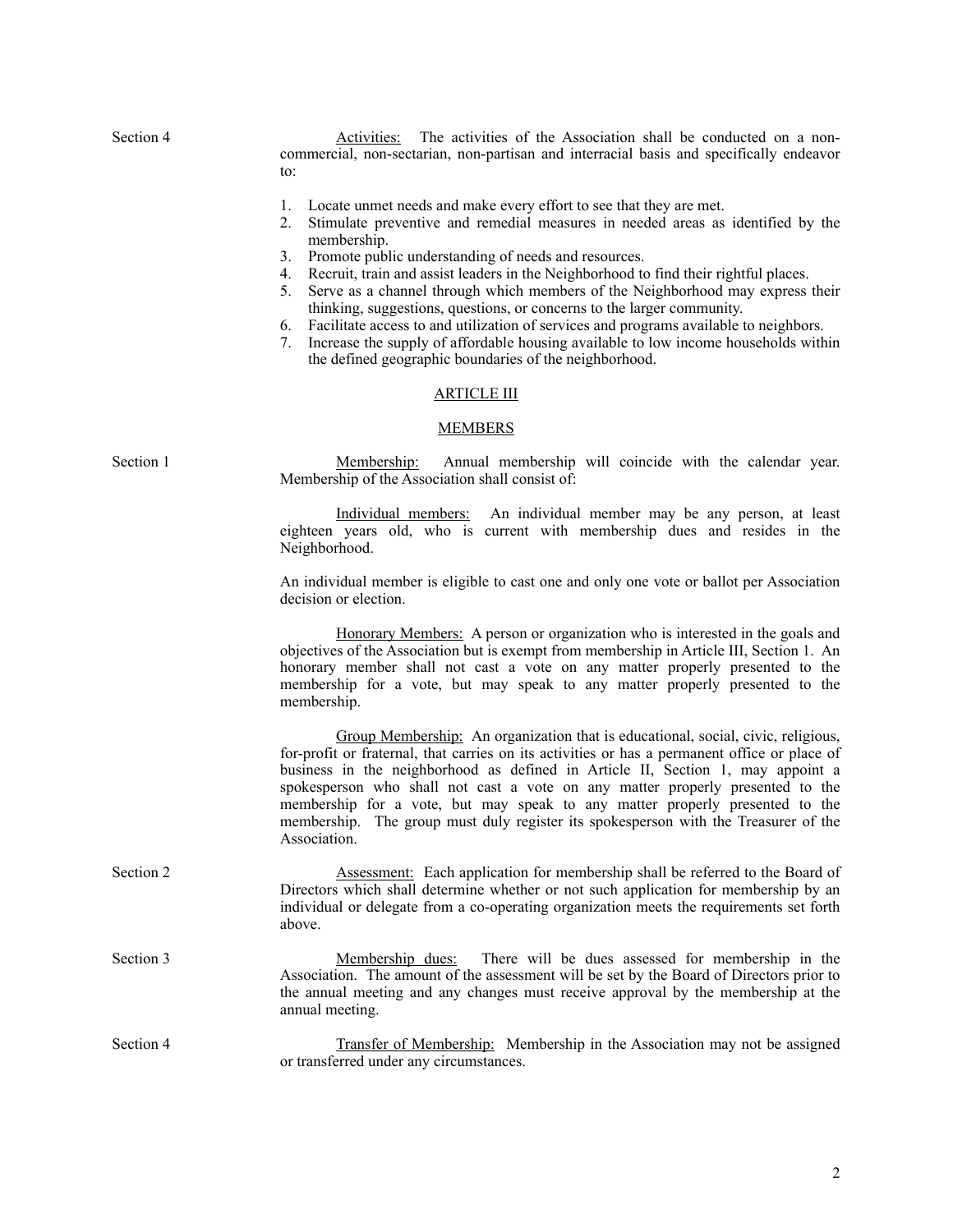| Section 5 | Termination of Membership: Membership in the Association may be terminated<br>by:                                                                                                                                                                                                                                                                                                                                                                                                                                                                                                                                                                                                                                                                                                                   |
|-----------|-----------------------------------------------------------------------------------------------------------------------------------------------------------------------------------------------------------------------------------------------------------------------------------------------------------------------------------------------------------------------------------------------------------------------------------------------------------------------------------------------------------------------------------------------------------------------------------------------------------------------------------------------------------------------------------------------------------------------------------------------------------------------------------------------------|
|           | The Board of Directors accepting a member's resignation, or<br>1.<br>Non-payment of dues or any other indebtedness to the Association, as determined by<br>2.<br>the Association's Treasurer, or                                                                                                                                                                                                                                                                                                                                                                                                                                                                                                                                                                                                    |
|           | Having been found to be in violation of the Association's By-Laws as in the process<br>3.<br>defined in Article III, Section 6.                                                                                                                                                                                                                                                                                                                                                                                                                                                                                                                                                                                                                                                                     |
| Section 6 | Any member may submit charges against any other<br>By-Laws Violation:<br>member of the Association for violating the By-Laws. These charges must be submitted<br>in writing and addressed to the Board of Directors. Also, the Board of Directors may<br>charge a member for violation of the By-Laws if they otherwise become cognizant of a<br>violation. The Board of Directors shall then give written notice to the member charged<br>with such violation and if, after inquiry and giving the member so charged an opportunity<br>to be heard, the Board of Directors shall be satisfied of the truth of such charge, it may,<br>by a majority vote of the entire Board, and with the consent of the members at any<br>meeting or special meeting called for such purpose, expel such member. |
| Section 7 | In the event of the termination of any membership, as herein provided, the holder of such<br>membership shall not be entitled to reimbursement of any dues theretofore paid by such<br>member.                                                                                                                                                                                                                                                                                                                                                                                                                                                                                                                                                                                                      |
| Section 8 | Membership List: The Association shall, at all times, maintain a confidential<br>membership list kept by the Treasurer. It shall contain the members' names, addresses<br>and record of dues payment and any other financial obligation.                                                                                                                                                                                                                                                                                                                                                                                                                                                                                                                                                            |
| Section 9 | Providing By-Laws: Whenever a new member joins the Association that person<br>shall be offered, according to the new member's preference, either an electronic or a<br>physical copy of the By-Laws.                                                                                                                                                                                                                                                                                                                                                                                                                                                                                                                                                                                                |
|           | <b>ARTICLE IV</b>                                                                                                                                                                                                                                                                                                                                                                                                                                                                                                                                                                                                                                                                                                                                                                                   |
|           | <b>MEMBERS MEETINGS</b>                                                                                                                                                                                                                                                                                                                                                                                                                                                                                                                                                                                                                                                                                                                                                                             |
| Section 1 | Meetings: Meetings of the members shall be held at such time, date and place as<br>shall be determined by the Board of Directors and as designated by and stated in the<br>notice of such meetings. There shall be at least six (6) such meetings each year, including<br>the annual meeting referred to in Section 2 of this article.                                                                                                                                                                                                                                                                                                                                                                                                                                                              |
| Section 2 | Annual Meeting: The annual meeting for the election of Directors and the<br>transaction of such other business as may properly come before the membership shall be<br>held in the Month of May in each year at such time, date and place as shall be determined<br>by the Board of Directors and as designated by and stated in the notice of such meetings.                                                                                                                                                                                                                                                                                                                                                                                                                                        |
| Section 3 | Special Meetings: Special meetings of members may be called at any time by<br>the President of the Board of Directors. Also, special meetings may be called by thirty<br>members or ten percent (10%) of full membership, whichever is the fewer, who shall<br>make written request for a special meeting to the Secretary, who will call the special<br>meeting to be held at such time as the Secretary may fix, not less than seven (7) nor more<br>than sixty (60) days after such request. If the Secretary shall neglect or shall refuse to<br>issue such call, the person or persons making the request may do so.                                                                                                                                                                           |
| Section 4 | Written Notice: Written notice of the time and place of each meeting of the<br>members shall be given to or at the direction of the person or persons authorized to call<br>the meeting to each member at least seven (7) days prior to the date fixed for such<br>meeting. Such notice shall be given either personally or by sending a copy thereof<br>through the mail, postage prepaid, to the address of each member. Email is permissible<br>when a member requests that email is the preferred means of contact. If the notice is sent                                                                                                                                                                                                                                                       |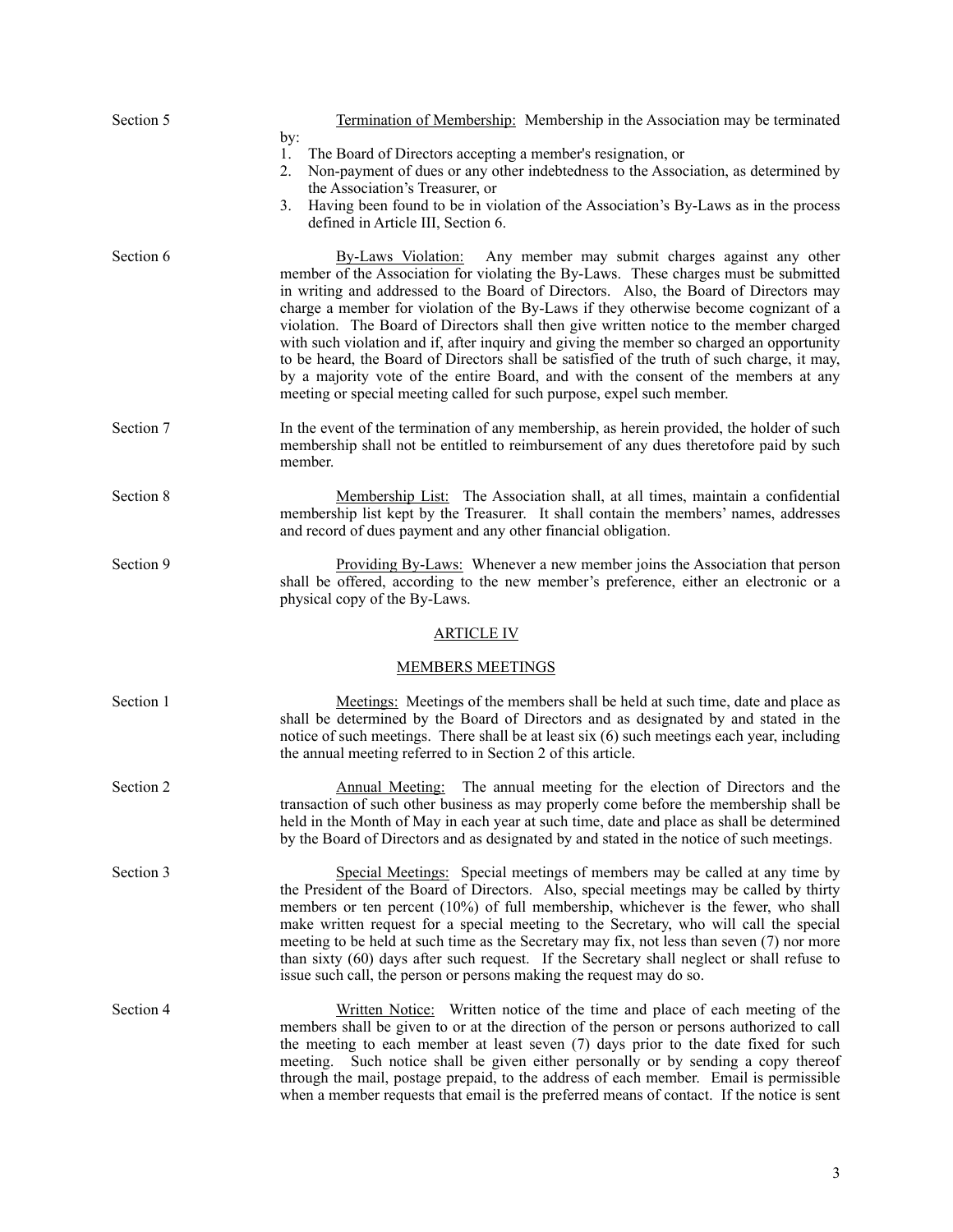|            | by mail, it shall be deemed to have been given to the person entitled thereto when<br>deposited in the United States Mail for transmission. All such notices shall specify the<br>place, day and hour of the meeting and in the case of a special meeting shall specify the<br>general nature of the business to be transacted at such meeting.                                                                                                                                                                                                                                                                                                                                                                          |
|------------|--------------------------------------------------------------------------------------------------------------------------------------------------------------------------------------------------------------------------------------------------------------------------------------------------------------------------------------------------------------------------------------------------------------------------------------------------------------------------------------------------------------------------------------------------------------------------------------------------------------------------------------------------------------------------------------------------------------------------|
| Section 5  | Waiver: Whenever any notice is required to be given to members, a waiver<br>thereof in writing or in an e-mail (if indicated as preferred means of contact), signed by<br>the person or persons entitled to such notice whether before or after the time stated<br>therein, shall be deemed equivalent to the giving of such notice.                                                                                                                                                                                                                                                                                                                                                                                     |
| Section 6  | Adjournment of Meetings: Any annual or special meeting of members may be<br>adjourned, except as otherwise provided by law, from time to time, by a majority of such<br>members present, whether or not a quorum is present. When a meeting is adjourned, it<br>shall not be necessary to give any notice of the adjourned meeting other than by an<br>announcement at the meeting at which such adjournment is taken.                                                                                                                                                                                                                                                                                                   |
| Section 7  | $Quorum$ : The presence of ten percent (10%) of all members entitled to vote<br>shall constitute a quorum. In case more than one $(1)$ continuance of the meeting is called<br>for the election of Directors, the members who attend the second reconvened meeting,<br>although less than a quorum, shall nevertheless constitute a quorum for the purpose of<br>electing Directors.                                                                                                                                                                                                                                                                                                                                     |
| Section 8  | <u>Presiding over Meeting:</u> Meetings of the members shall be presided over by the<br>President of the Association, or in his/her absence, the Vice President. The duties of the<br>Secretary of such meetings shall be performed by the Secretary of the Association. All<br>meetings shall be conducted in accordance with Robert's Rules of Order.                                                                                                                                                                                                                                                                                                                                                                  |
| Section 9  | Voting: At all meetings of members, each member shall be entitled to one $(1)$<br>vote, providing he/she is (A) present at the meeting, (B) has attended at least one other<br>regular membership or special membership meeting as a dues paid member within the<br>last twelve $(12)$ months, $(C)$ is a member listed in the membership list on the record date<br>as established under Article III, Section 1 of these By-Laws and (D) is current with dues.                                                                                                                                                                                                                                                          |
| Section 10 | Member Respect: At any Association meeting a member may not commit an act<br>of violence, threaten an act of violence, or repeatedly use obscene language.                                                                                                                                                                                                                                                                                                                                                                                                                                                                                                                                                               |
|            | <b>ARTICLE V</b>                                                                                                                                                                                                                                                                                                                                                                                                                                                                                                                                                                                                                                                                                                         |
|            | <b>BOARD OF DIRECTORS</b>                                                                                                                                                                                                                                                                                                                                                                                                                                                                                                                                                                                                                                                                                                |
| Section 1  | Number and qualifications: The affairs of the Association shall be governed by<br>a board of directors composed of not less than seven (7) nor more than fifteen (15)<br>persons. The Directors shall be broadly representative of community interests. All<br>Directors must be voting members of the Association. Any change in the number of<br>directors will be determined by the General Membership at the annual meeting held for<br>the election of officers and will require a two-thirds $(2/3)$ vote. At least one-third $(1/3)$ of<br>the members of the Board of Directors must be residents of low-income neighborhoods,<br>or low-income persons, or elected representatives of low-income organizations. |
| Section 2  | Special Provisions: The Board of Directors may establish a maximum of four<br>(4) Board Emeritus positions to be filled by neighborhood residents whom the Board of<br>Directors and membership wish to honor for their service to the community.<br>These<br>Emeritus positions are non voting and life-time appointments.                                                                                                                                                                                                                                                                                                                                                                                              |
| Section 3  | Governing powers: The Board of Directors shall have all the powers and duties<br>necessary or appropriate for the administration of the affairs of this Association. The<br>Board of Directors may in the case of emergency or other immediate need vote on and<br>take action that is in the best interest of the Association and consistent with the                                                                                                                                                                                                                                                                                                                                                                   |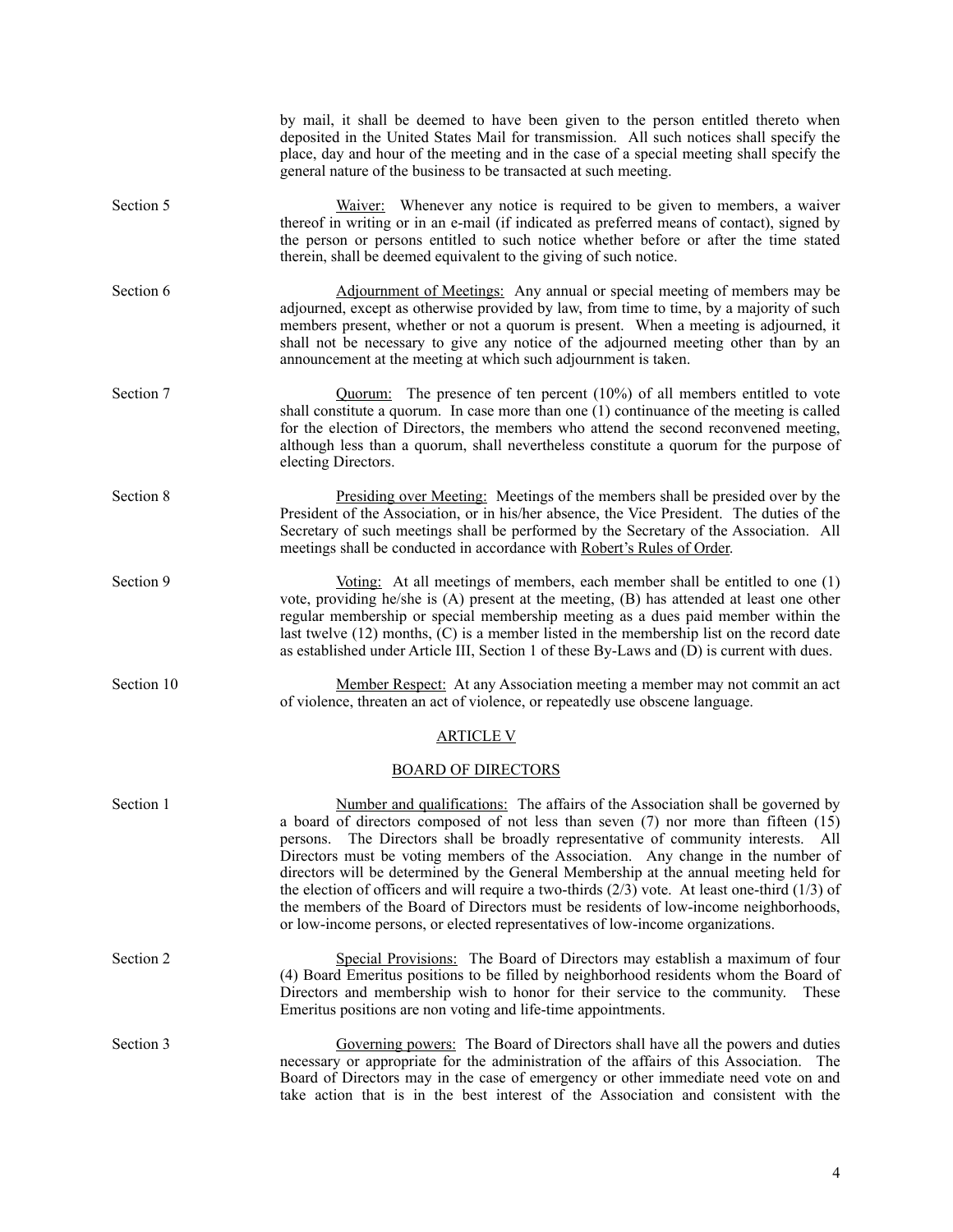|           | Association's stated mission. Any such action must be presented to the general<br>membership at the next membership meeting of the Association. Any action by the<br>Association or individual members that will cause the Association to be involved in<br>litigation or lawsuit must have the approval of the Board of Directors and be approved by<br>the general membership at a regularly scheduled or special meeting.                                                                                                                                       |
|-----------|--------------------------------------------------------------------------------------------------------------------------------------------------------------------------------------------------------------------------------------------------------------------------------------------------------------------------------------------------------------------------------------------------------------------------------------------------------------------------------------------------------------------------------------------------------------------|
| Section 4 | Annual Meeting: The Board of Directors shall hold an annual meeting of the<br>Board of Directors within thirty (30) days of board elections at any date, time and place<br>as the Board of Directors may determine for the purpose of electing officers.                                                                                                                                                                                                                                                                                                           |
| Section 5 | Election and terms of office: A director's term will be two (2) years and will<br>expire when his/her elected successor is duly qualified at the subsequent board meeting.<br>Election to the Board of Directors will be held at the annual May membership meeting<br>held for that purpose.                                                                                                                                                                                                                                                                       |
|           | When deemed necessary, an Election Committee will be formed and will be comprised of<br>five (5) members, two (2) of whom will be members of the Board of Directors and three<br>(3) from the General Membership. The members of the Election Committee from the<br>membership shall be nominated and elected at the general membership meeting in<br>January. Members of the Election Committee are ineligible to stand for election.                                                                                                                             |
|           | These are the responsibilities of the Election Committee:                                                                                                                                                                                                                                                                                                                                                                                                                                                                                                          |
|           | At the February general membership meeting, the committee will announce that<br>1.<br>nominations will be taken from the floor for the upcoming Board of Directors<br>election.                                                                                                                                                                                                                                                                                                                                                                                    |
|           | At the March and April general membership meetings, the committee will take<br>2.<br>nominations for candidates for the upcoming Board of Directors election.<br>After the April general membership meeting, when all nominations have been<br>3.<br>received, the committee will confirm that all candidates are members in good<br>standing.                                                                                                                                                                                                                     |
|           | The committee will write up a ballot listing all candidates in an order determined by<br>4.<br>random selection (e.g. picking names out of a hat).<br>5.<br>A third party monitor will oversee the election process and supervise tellers.<br>The committee will print out all paper ballots to be used at the election.<br>6.<br>The committee will announce the candidates that the objective $3rd$ party determined<br>7.<br>to be the winners of the election.<br>The committee chair will present a typed Teller's Report to be filed with the minutes.<br>8. |
|           | Election will be by a plurality vote.                                                                                                                                                                                                                                                                                                                                                                                                                                                                                                                              |
|           | In the event of a special election for Directors of the Board, the Election Committee<br>should fulfill all the responsibilities listed above, but ignore the named months, instead<br>simply begin the process by electing committee members from the general membership<br>five months prior to the Board of Directors election and then follow the prescribed<br>committee duties month by month.                                                                                                                                                               |
| Section 6 | Vacancies: Vacancies in the Board of Directors caused by any reason, including<br>removal of a Director, shall be filled by a plurality vote of the members in good standing<br>at a regularly scheduled meeting. Each person so elected shall be a Director until a<br>successor is elected at the next annual meeting.                                                                                                                                                                                                                                           |
| Section 7 | Removal of a Member of the Board of Directors: Removal of Directors of the<br>Board of Directors must be at any general membership or special membership meeting<br>duly called. Any one of the Directors may be removed with or without cause by a vote of<br>two-thirds (2/3) of the membership present and authorized to vote. Any Director whose<br>removal has been proposed must be given written notice of such action at least thirty-five                                                                                                                 |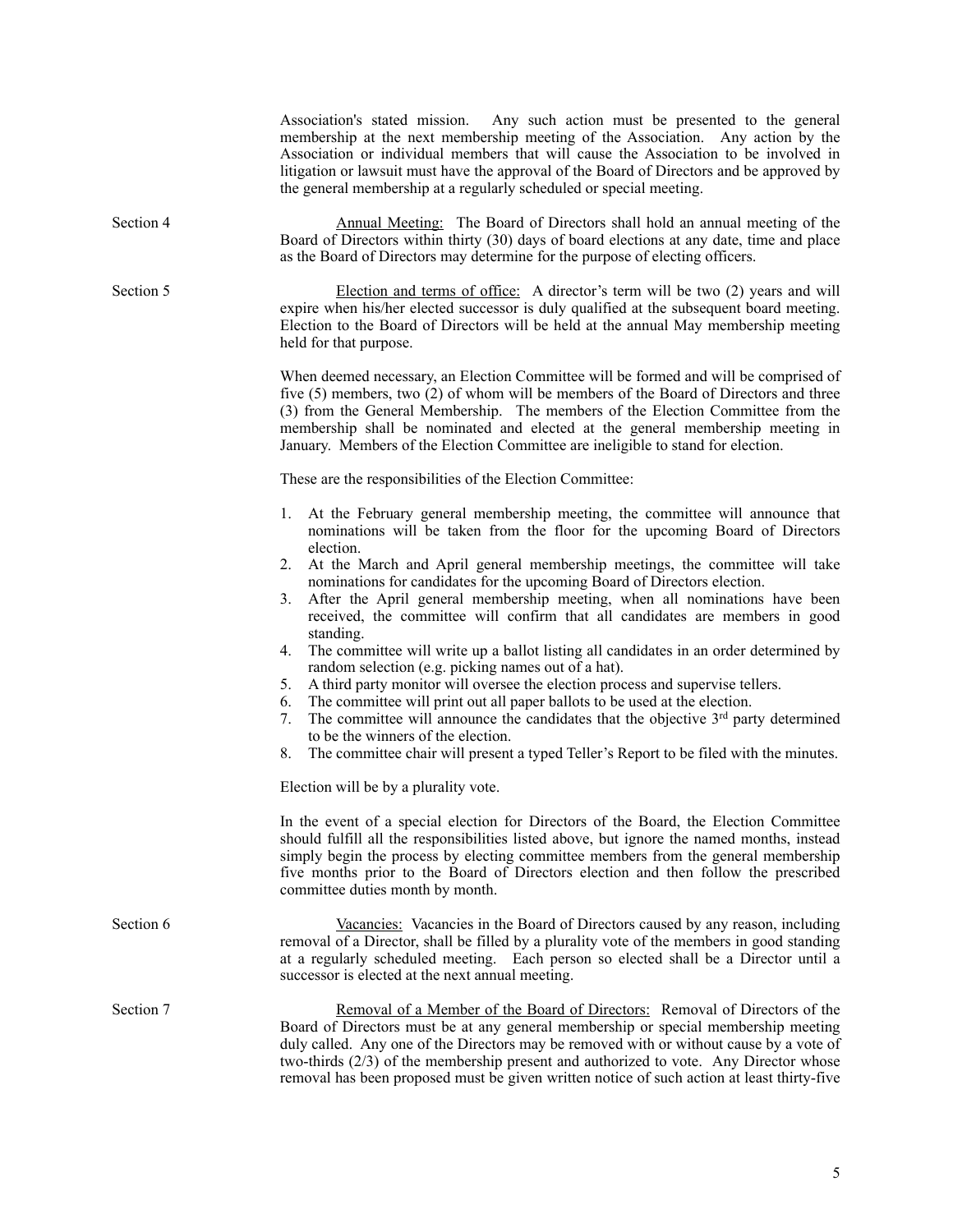|            | (35) days prior to the meeting where their removal is proposed and shall be given an<br>opportunity to be heard at this meeting.                                                                                                                                                                                                                                                                                                                                                                                                                                                                                                                                                                                                                             |
|------------|--------------------------------------------------------------------------------------------------------------------------------------------------------------------------------------------------------------------------------------------------------------------------------------------------------------------------------------------------------------------------------------------------------------------------------------------------------------------------------------------------------------------------------------------------------------------------------------------------------------------------------------------------------------------------------------------------------------------------------------------------------------|
|            | A Director shall be removed by the Board of Directors at a Board of Directors meeting<br>for failure to attend four (4) board meetings within the Association's Fiscal Year. The<br>proposed removal shall be sent to the Director to be removed in writing by the Secretary<br>or other appointed representative of the Association.                                                                                                                                                                                                                                                                                                                                                                                                                        |
| Section 8  | Compensation: No compensation shall be paid to Directors for their services as<br>Directors or for their services in any other capacity, or pursuant to any other contractual<br>arrangement whatever. Directors may be reimbursed for actual expenses incurred by<br>them in the performance of their duties as authorized.                                                                                                                                                                                                                                                                                                                                                                                                                                 |
| Section 9  | Regular Meetings: Regular meetings of the Board of Directors may be held at<br>such time and place as shall be determined from time to time by a majority of the<br>Directors. There shall be at least $six(6)$ meetings per year.                                                                                                                                                                                                                                                                                                                                                                                                                                                                                                                           |
| Section 10 | Special Meetings: Special meetings of the Board of Directors to deal with<br>specific items may be called by the President on three (3) days notice to each Director,<br>given personally, or by mail, telephone, or email, which notice shall state the time, place<br>and purpose of the meetings. Special meetings of the Board of Directors shall be called<br>by the President or Secretary in like manner and on like notice on the written request of at<br>least three (3) Directors.                                                                                                                                                                                                                                                                |
| Section 11 | Waiver of Notice: Before or at any meeting of the Board of Directors, any<br>Director can, in writing or by email, waive notice of such meeting and such waiver shall<br>be deemed equivalent to the receipt of such notice. Attendance by a Director at any<br>meeting of the Board shall be a waiver of notice by him/her of the time and place thereof.<br>If all the Directors are present at any meeting of the Board, no notice shall be required<br>and any business may be transacted at such meeting. To the extent permitted by law, any<br>lawful action of the Board of Directors may be taken without a meeting if written consent<br>to such action is signed by all the Directors and filed with the minutes of the Board.                    |
| Section 12 | Quorum: At all meetings of the Board of Directors, a majority of the Directors<br>shall constitute a quorum for the transaction of business, and the acts of the majority of<br>the Directors present at a meeting at which a quorum is present shall be the acts of the<br>Board of Directors, except where a larger number is required by law, the Articles of<br>Incorporation or these By-Laws. If at any meeting of the Board of Directors there is less<br>than a quorum present, the majority of those present may adjourn the meeting from time<br>to time. At any such adjourned meeting, any business which might have been transacted<br>at the meeting as originally called may be transacted without further notice, if a quorum<br>is present. |
| Section 13 | Resignation: Any Director may resign at any time by giving written notice, or<br>notice by email, to the President or to the Secretary of the Association. The resignation<br>of any director shall take effect at the time specified therein, and, unless otherwise<br>specified therein, acceptance of such resignation shall not be necessary to make it<br>effective.                                                                                                                                                                                                                                                                                                                                                                                    |
| Section 14 | Liabilities of Directors: Except for responsibility or liability of a Director<br>pursuant to any criminal statute or for payment of taxes pursuant to local, state or Federal<br>law, a Director of the Association shall not be personally liable for monetary damages for<br>any action taken or any failure to take any action unless (a) such Director has breached or<br>failed to perform his fiduciary duties as provided in Section 15 hereof and (b) the breach<br>or failure to perform constitutes self-dealing, willful misconduct or recklessness.                                                                                                                                                                                             |
| Section 15 | Director's Fiduciary Duties: A Director of the Association shall stand in a<br>fiduciary relation to the Association and shall perform his duties as a Director (including                                                                                                                                                                                                                                                                                                                                                                                                                                                                                                                                                                                   |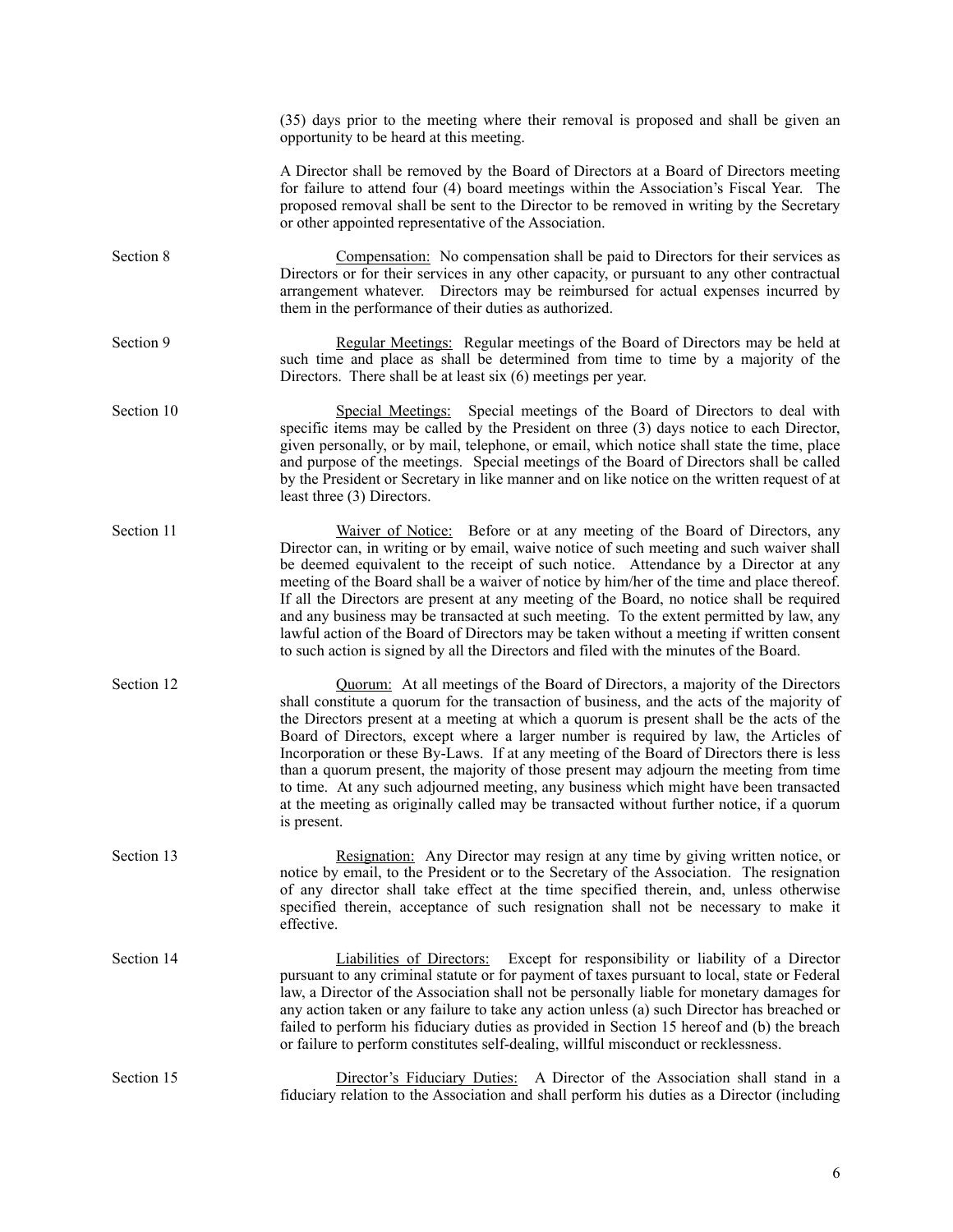|            | as a member of any committee of the Board) in accordance with the standards set forth in<br>Section 511 (a) of the Association Code, 15Pa. C.S.A. §511(a), as the same may be<br>amended from time to time. Absent breach of fiduciary duty, lack of good faith or self-<br>dealing, actions taken as a Director or any failure to take any action shall be presumed to<br>be in the best interest of the Association.                                                                                                                                                                                                                                                                                                                                                                                    |
|------------|-----------------------------------------------------------------------------------------------------------------------------------------------------------------------------------------------------------------------------------------------------------------------------------------------------------------------------------------------------------------------------------------------------------------------------------------------------------------------------------------------------------------------------------------------------------------------------------------------------------------------------------------------------------------------------------------------------------------------------------------------------------------------------------------------------------|
| Section 16 | Liability of Directors Officers: As provided in 42 Pa. C.S.A. §8332.2, no<br>Director or officer of the Association who serves without compensation, other than<br>reimbursement for actual expenses, shall be liable for any civil damages as a result of any<br>acts or omissions relating solely to the performance of his duties as a Director or officer,<br>unless (a) the conduct of such Director or officer falls substantially below the standards<br>generally practiced and accepted in like and (b) it is shown that the Director or officer did<br>an act or omitted doing an act which he/she was under a recognized duty to another to do<br>knowing or having reason to know that the act or omission created a substantial risk of<br>actual harm to the person or property of another. |
| Section 17 | Conflict of Interest: If the Board, or a Director individually, faces a matter that<br>presents a conflict of interest as defined in the Conflict of Interest Standard Operating<br>Procedures that party must follow the proper procedure of that document.                                                                                                                                                                                                                                                                                                                                                                                                                                                                                                                                              |
|            | <b>ARTICLE VI</b>                                                                                                                                                                                                                                                                                                                                                                                                                                                                                                                                                                                                                                                                                                                                                                                         |
|            | <b>OFFICERS</b>                                                                                                                                                                                                                                                                                                                                                                                                                                                                                                                                                                                                                                                                                                                                                                                           |
| Section 1  | Designation: The principal officers of the Association shall be a President, a<br>Vice President, a Secretary and a Treasurer. The Directors may appoint an Assistant<br>Secretary, an Assistant Treasurer and such other officers as in their judgment may be<br>necessary.                                                                                                                                                                                                                                                                                                                                                                                                                                                                                                                              |
| Section 2  | Election of Officers: The officers of the Association shall be elected annually by<br>the Board of Directors at its annual June meeting (See Article V, Section 4). The officers<br>shall serve a term of one (1) year and until their elected successors are duly qualified at<br>the next board meeting. Any vacancies occurring in offices shall be filled by the Board of<br>Directors from time to time. The Board shall appoint such temporary or acting officers as<br>may be necessary during the temporary absence or disability of the regular officers.                                                                                                                                                                                                                                        |
| Section 3  | Removal: Upon an affirmative vote of the majority of the members of the Board<br>of Directors, any officer may be removed either with or without cause, and his successor<br>elected at any regular meeting of the Board of Directors or at any special meeting called<br>for such purpose.                                                                                                                                                                                                                                                                                                                                                                                                                                                                                                               |
| Section 4  | President: The President shall be the chief executive officer of the Association.<br>He/she shall preside over all meetings of the Board of Directors and general membership<br>meetings. He/she shall have all the general powers and duties which are usually vested in<br>the office of the President of a corporation, including the power to appoint such<br>committees from time to time that he/she may deem appropriate to assist in the conduct<br>of the affairs of the Association.                                                                                                                                                                                                                                                                                                            |
| Section 5  | <u>Vice President:</u> There shall be one or more Vice Presidents, as the Board of<br>Directors and general membership shall from time to time determine. In the absence or<br>disability of the President, any one of the Vice Presidents designated by the President<br>shall perform the duties and exercise the powers of the President. The Vice President (s)<br>shall also perform such other duties as shall be proscribed by the Board of Directors.                                                                                                                                                                                                                                                                                                                                             |
| Section 6  | Secretary: The Secretary shall keep the minutes of all meetings of the Board of<br>Directors. He/she shall have custody of the seal of the Association and of such other<br>books and records of the Association as the Board of Directors may provide. He/she shall                                                                                                                                                                                                                                                                                                                                                                                                                                                                                                                                      |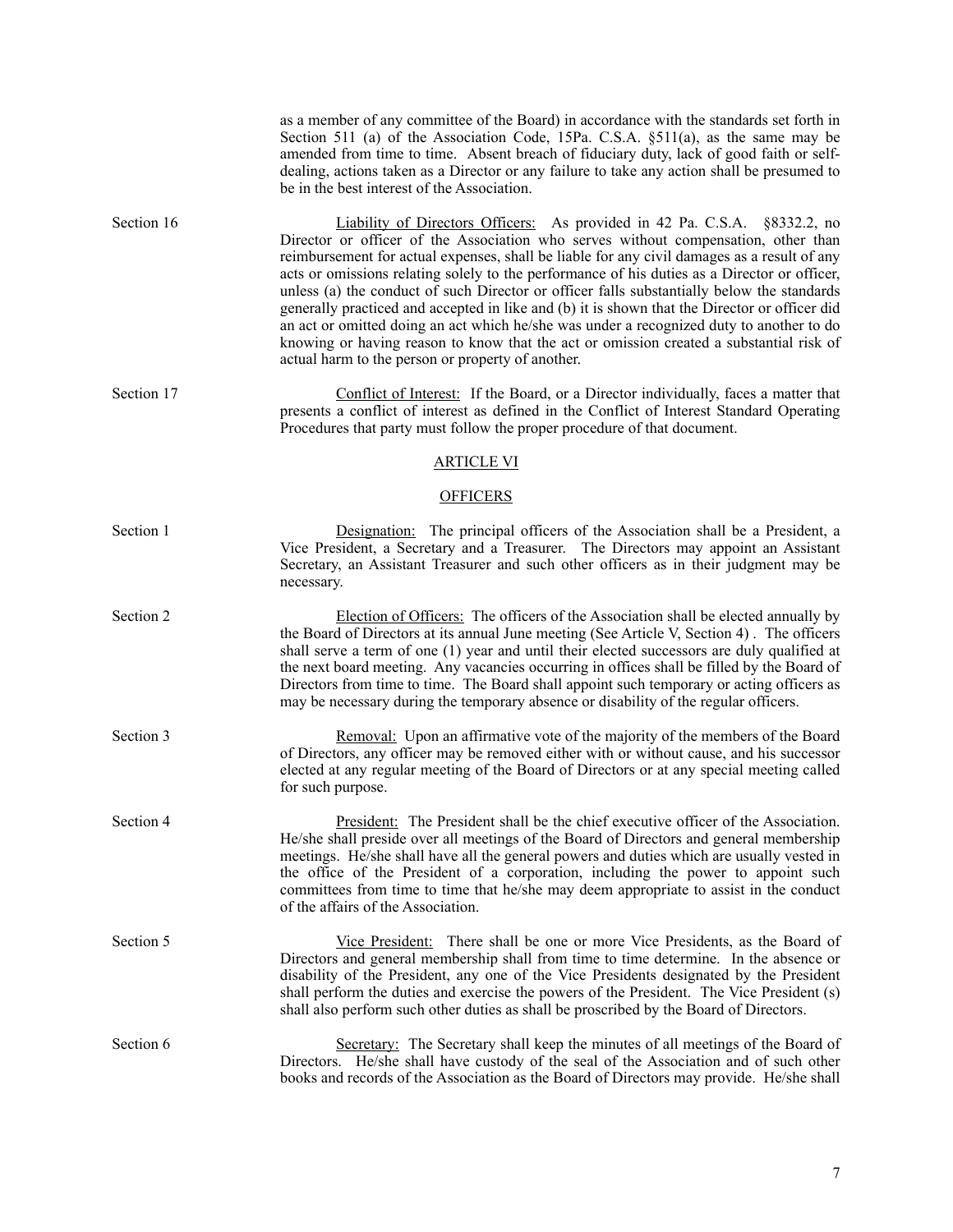|           | perform the duties and functions customarily performed by the Secretary of a corporation<br>together with such other duties as the Board of Directors may provide.                                                                                                                                                                                                                                                                                                                                                                                                                                                                                                                                                                                                                                                            |
|-----------|-------------------------------------------------------------------------------------------------------------------------------------------------------------------------------------------------------------------------------------------------------------------------------------------------------------------------------------------------------------------------------------------------------------------------------------------------------------------------------------------------------------------------------------------------------------------------------------------------------------------------------------------------------------------------------------------------------------------------------------------------------------------------------------------------------------------------------|
| Section 7 | The Treasurer shall have custody of the corporate funds and<br>Treasurer:<br>securities, and shall keep full and accurate account of all receipts and disbursements in<br>books belonging to the Association and, when necessary and proper, shall deposit all<br>monies and other valuable effects in the name of and to the credit of the Association in<br>such depositories as may be designated by the Board of Directors. He/she shall disburse<br>the funds of the Association as may be ordered by the Board of Directors, taking proper<br>vouchers for such disbursements and shall render an account of all his/her transactions as<br>Treasurer and of the financial condition of the Association whenever called upon to do so.<br>These tasks may be delegated to staff with proper oversight of the Treasurer. |
| Section 8 | Succession of Officers: In the event the President of the Association is not<br>present at a Board of Directors or general membership meeting, the Vice President shall<br>preside at the meeting. In the event the President and Vice President are both absent the<br>Secretary shall preside at the meeting.                                                                                                                                                                                                                                                                                                                                                                                                                                                                                                               |
|           | <b>ARTICLE VII</b>                                                                                                                                                                                                                                                                                                                                                                                                                                                                                                                                                                                                                                                                                                                                                                                                            |
|           | <b>COMMITTEES</b>                                                                                                                                                                                                                                                                                                                                                                                                                                                                                                                                                                                                                                                                                                                                                                                                             |
| Section 1 | The President, with the approval of the Board of Directors and general<br>membership may establish commissions, task forces, technical advisory committees, or<br>any other type of committee on a standing or ad hoc basis to advise and assist the<br>President, Board of Directors and membership with programs, projects, or problems of<br>the Association. All actions of representatives of the commissions, task forces, or<br>committees must receive membership approval. All recommendations must be made to<br>the Board of Directors and membership at regularly scheduled Board or membership<br>meetings.                                                                                                                                                                                                      |
| Section 2 | Permanent Committees: The Association shall have the following permanent<br>committees: Finance Committee, Housing/Development Committee, By-Law committee.                                                                                                                                                                                                                                                                                                                                                                                                                                                                                                                                                                                                                                                                   |
| Section 3 | There will be a Finance Committee composed of a<br>Finance Committee:<br>minimum of 3 members. The Association President and Association Treasurer shall be<br>members of the committee. All other committee members shall be chosen from either the<br>board of directors or the general membership. The committee will coordinate with the<br>board in developing annual operating budgets, financial plans, prepare monthly financial<br>statements and annual audits. The Association Treasurer shall chair this committee.                                                                                                                                                                                                                                                                                               |
| Section 4 | Housing/Development Committee: There will be a Housing/Development<br>Committee composed of a minimum of 3 members. The Chairperson of the committee<br>shall be a member of the Board of Directors. The Housing/Development Committee will<br>prepare a master housing plan and strategy for the area served by the Association and will<br>revise and update this strategy on an annual basis.                                                                                                                                                                                                                                                                                                                                                                                                                              |
| Section 5 | By-Laws Committee: There will be a By-Laws Committee composed of a<br>minimum of three (3) members. The chairperson will be a Board Director. It shall be the<br>duty of the By-Laws Committee to review the Association By-Laws on an annual basis<br>and make recommendations for changes, if any, to the Association Board of Directors and<br>general membership.                                                                                                                                                                                                                                                                                                                                                                                                                                                         |
| Section 6 | Executive Committee: The Executive Committee shall be made up of the<br>officers of the Association and the immediate past President of the Association. If the<br>immediate past president of the Association is unable to serve, that position on the<br>Executive Committee shall not be filled. The President of the Association shall serve as<br>the Chair of the Executive Committee. The Executive Committee may act for the Board                                                                                                                                                                                                                                                                                                                                                                                    |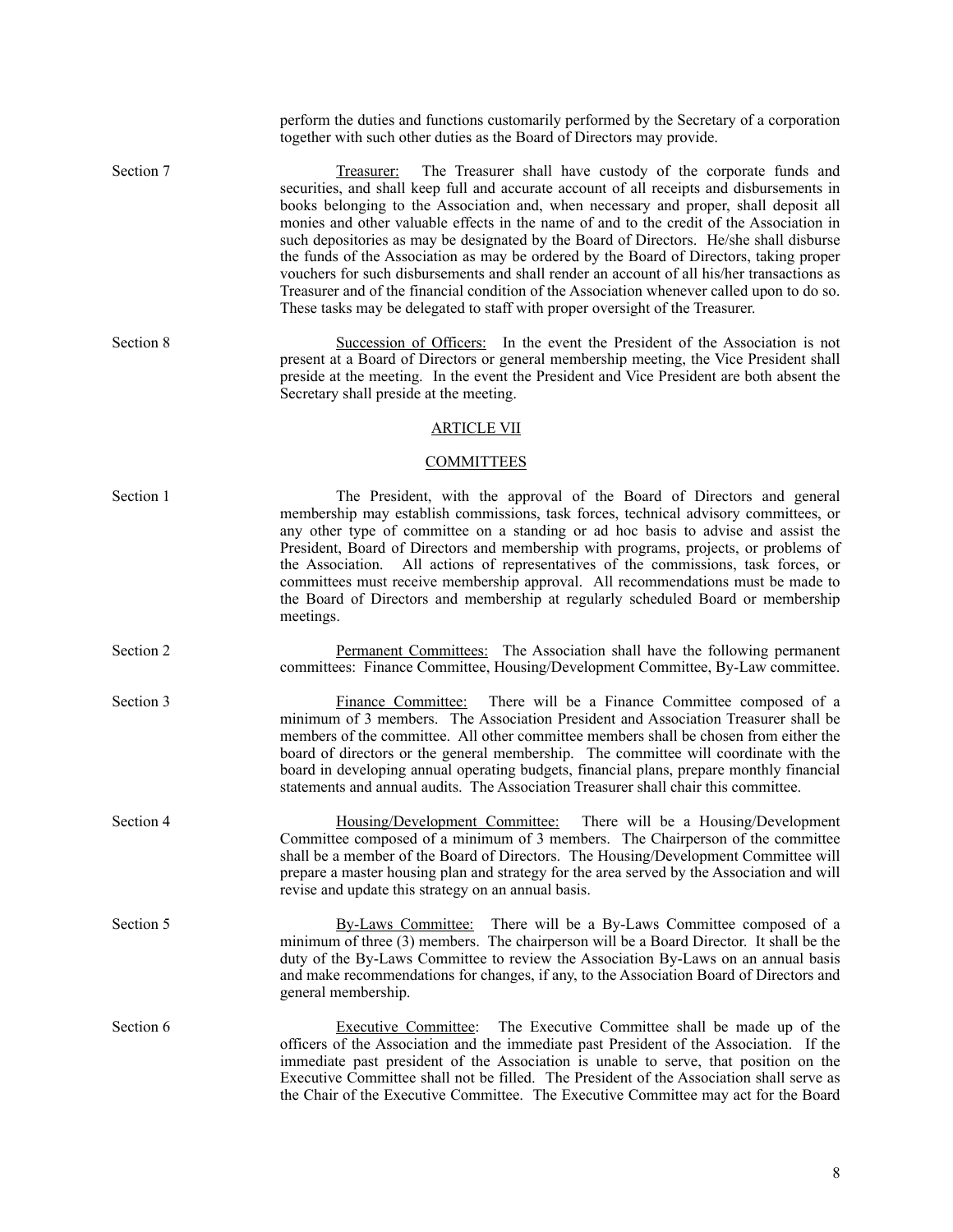|           | of Directors between meetings and shall meet at such times as the Chair may call, or on<br>the petition of at least one-half of the members of the Executive Committee. At least 24<br>hours notice shall be given for such meetings of the Executive Committee. A quorum of<br>the Executive Committee shall consist of at least three of the members of the Committee.<br>The Chair shall present a full report of all Executive Committee decisions to the Board of<br>Directors at the next regularly scheduled meeting of the Board.                                                                                                                                                                                                                                                                                                                                                                                                                                                                                                                                                                                                                                                                                                                                                                                                                                                                                                                                                                                                                               |
|-----------|-------------------------------------------------------------------------------------------------------------------------------------------------------------------------------------------------------------------------------------------------------------------------------------------------------------------------------------------------------------------------------------------------------------------------------------------------------------------------------------------------------------------------------------------------------------------------------------------------------------------------------------------------------------------------------------------------------------------------------------------------------------------------------------------------------------------------------------------------------------------------------------------------------------------------------------------------------------------------------------------------------------------------------------------------------------------------------------------------------------------------------------------------------------------------------------------------------------------------------------------------------------------------------------------------------------------------------------------------------------------------------------------------------------------------------------------------------------------------------------------------------------------------------------------------------------------------|
| Section 7 | Vacancies: The President shall have the power to appoint replacements to fill<br>vacancies on any committee. Appointments must be approved by the Board of Directors.                                                                                                                                                                                                                                                                                                                                                                                                                                                                                                                                                                                                                                                                                                                                                                                                                                                                                                                                                                                                                                                                                                                                                                                                                                                                                                                                                                                                   |
| Section 8 | <b>Committee Reports:</b> All permanent committees will make monthly written<br>reports of their activities to both the Board of Directors and a verbal report to the General<br>Membership. Written minutes should be kept at all committee meetings.                                                                                                                                                                                                                                                                                                                                                                                                                                                                                                                                                                                                                                                                                                                                                                                                                                                                                                                                                                                                                                                                                                                                                                                                                                                                                                                  |
| Section 9 | Action by Consent: Any committee action may be taken by the committee chair<br>or his/her designee with the written consent, by hand or email, of a majority of committee<br>members and such consent is filed as a part of the minutes of its proceedings.                                                                                                                                                                                                                                                                                                                                                                                                                                                                                                                                                                                                                                                                                                                                                                                                                                                                                                                                                                                                                                                                                                                                                                                                                                                                                                             |
|           | <b>ARTICLE VIII</b>                                                                                                                                                                                                                                                                                                                                                                                                                                                                                                                                                                                                                                                                                                                                                                                                                                                                                                                                                                                                                                                                                                                                                                                                                                                                                                                                                                                                                                                                                                                                                     |
|           | <b>Association BUSINESS</b>                                                                                                                                                                                                                                                                                                                                                                                                                                                                                                                                                                                                                                                                                                                                                                                                                                                                                                                                                                                                                                                                                                                                                                                                                                                                                                                                                                                                                                                                                                                                             |
| Section 1 | Fiscal Year: The fiscal year of the Association shall begin on the first day (1st)<br>of June and end on the Thirty-first (31st) day of May of each year.                                                                                                                                                                                                                                                                                                                                                                                                                                                                                                                                                                                                                                                                                                                                                                                                                                                                                                                                                                                                                                                                                                                                                                                                                                                                                                                                                                                                               |
| Section 2 | Execution of Association Documents: With the prior authorization of the Board<br>of Directors, all notes and contracts shall be executed on behalf of the Association by<br>either the President or Vice President and attested to by the Secretary or Treasurer, and all<br>checks executed on behalf of the Association shall be executed by any one or more<br>officers or designated agents as the Board of Directors shall determine from time to time.                                                                                                                                                                                                                                                                                                                                                                                                                                                                                                                                                                                                                                                                                                                                                                                                                                                                                                                                                                                                                                                                                                            |
| Section 3 | Fidelity Bonds: The Board of Directors may require that all officers and<br>employees of the Association having custody or control of corporate funds furnish<br>adequate fidelity bonds. The premium on such bonds shall be paid by the Association.                                                                                                                                                                                                                                                                                                                                                                                                                                                                                                                                                                                                                                                                                                                                                                                                                                                                                                                                                                                                                                                                                                                                                                                                                                                                                                                   |
| Section 4 | Indemnity: Each present, former or future officer, director or employee of the<br>Association shall be indemnified by the Association for reasonable expenses and against<br>any liabilities (other than any amount paid to the Association), paid or incurred by him/<br>her in connection with any threatened or actual claim, action, suit or proceeding in which<br>he/she may be involved, as a party or otherwise, by reason of his/her being or having<br>been an officer, director or employee of this Association or of any other Corporation or<br>organization, in which capacity he/she was serving at the request of the Association,<br>except in relation to matters as to which he/she shall be finally adjudged in such action,<br>suit or proceeding to be liable for gross negligence or willful misconduct. In the event of<br>a settlement, indemnification shall be provided only in conjunction with matters covered<br>by the settlement which a majority of the disinterested members of the Board of Directors<br>or counsel for the Association, if requested by the Board of Directors, shall determine did<br>not involve a breach of duty by the person to be indemnified. Any expense incurred by<br>such person may be advanced by the Association upon receipt of a proper undertaking to<br>repay the same in the event such person is determined not to be entitled to<br>indemnification. The foregoing right of indemnification shall be in addition to and not in<br>abridgement of any right of indemnification provided by law. |
| Section 5 | No member of the board of directors shall be granted either a position as a paid<br>employee or consultant to the Association for a period of one (1) year after leaving the<br>board of directors.                                                                                                                                                                                                                                                                                                                                                                                                                                                                                                                                                                                                                                                                                                                                                                                                                                                                                                                                                                                                                                                                                                                                                                                                                                                                                                                                                                     |
|           |                                                                                                                                                                                                                                                                                                                                                                                                                                                                                                                                                                                                                                                                                                                                                                                                                                                                                                                                                                                                                                                                                                                                                                                                                                                                                                                                                                                                                                                                                                                                                                         |

# ARTICLE IX